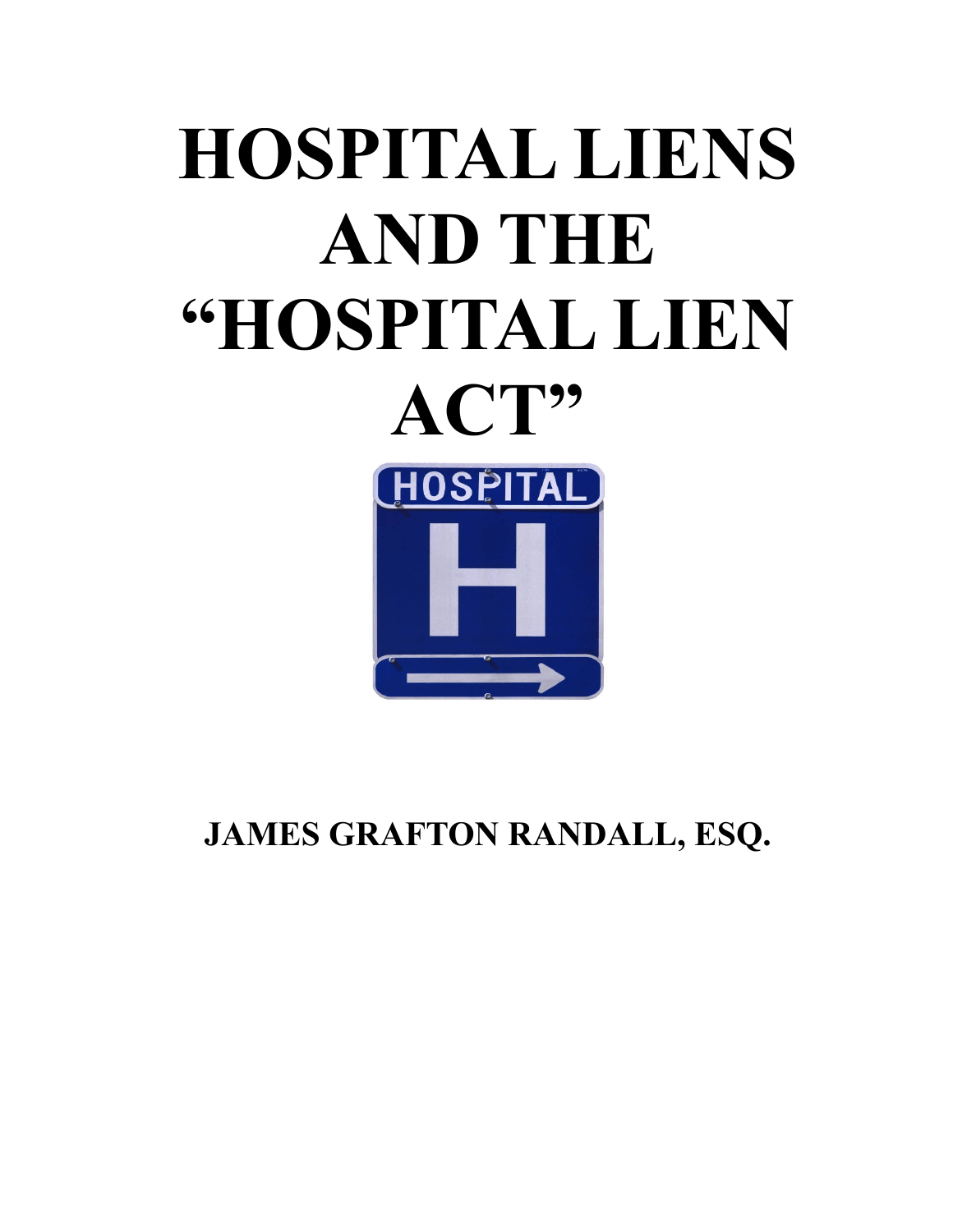#### **HOSPITAL LIENS AND THE "HOSPITAL LIEN ACT"**

**INTRODUCTION:** A hospital providing emergency and ongoing care to a patient who has been injured by a third party has a statutory lien for up to 50% of the amount of any judgment or settlement the patient recovers from the third party. For the lien to take effect, the hospital must give written notice to the third person and that person's liability insurer of its lien and the amount claimed.

#### **STATUTORY PROVISIONS**

Civil Code section 3045.1 provides in relevant part that a hospital "which furnishes emergency and ongoing medical or other services to any person injured by reason of an accident or negligent or other wrongful act ... shall, if the person has *a claim against another for damages on account of his or her injuries,* have a lien upon the damages recovered, or to be recovered, by the person, ... to the extent of the amount of the reasonable and necessary charges of the hospital ... resulting from that accident or negligent or other wrongful act." (Italics added.)

Civil Code section 3045.2 provides, "The lien shall apply whether the damages are recovered, or are to be recovered, by judgment, settlement, or compromise."

Civil Code section 3045.3 deals with the proper notices of the lien: "A lien shall not be effective, however, unless a written notice containing the name and address of the injured person, the date of the accident, the name and location of the hospital, the amount claimed as reasonable and necessary charges, and the name of each person, firm, or corporation known to the hospital and alleged to be liable to the injured person for the injuries received, is delivered or is mailed by registered mail, return receipt requested, postage prepaid, *to each person, firm, or corporation known to the hospital and alleged to be liable to the injured person for the injuries sustained* prior to the payment of any moneys to the injured person, his attorney, or legal representative as compensation for the injuries. "The hospital shall, also, deliver or mail by registered mail, return receipt requested, postage prepaid, a copy of the notice *to any insurance carrier* known to the hospital *which has insured the person, firm, or corporation alleged to be liable to the injured person against the liability.* The person, firm, or corporation alleged to be liable to the injured person shall, upon request of the hospital, disclose to the hospital the name of the insurance carrier which has insured it against the liability." (Italics added.)

Civil Code section 3045.4 provides for liability if funds are disbursed without paying the lien: "Any person, firm, or corporation, including, but not limited to, an insurance carrier, making any payment to the injured person, or to his or her attorney, heirs, or legal representative, for the injuries he or she sustained, after the receipt of the notice as provided by Section 3045.3, without paying to the association, corporation, public entity, or other institution or body maintaining the hospital the amount of its lien claimed in the notice, or so much thereof as can be satisfied out of 50 percent of the moneys due under any final judgment, compromise, or settlement agreement after paying any prior liens shall be liable to the person, partnership, association, corporation, public entity, or other institution or body maintaining the hospital for the amount of its lien claimed in the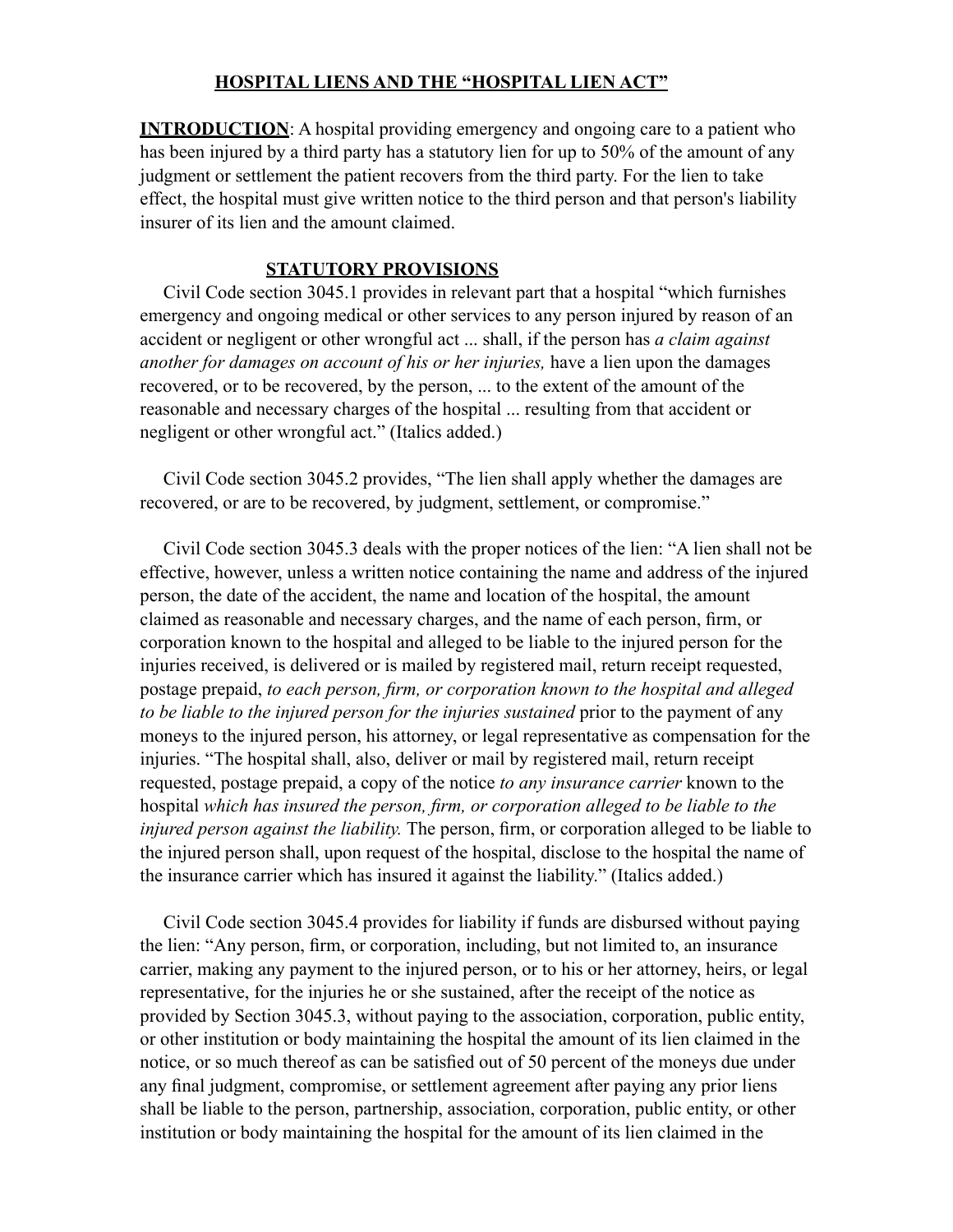notice which the hospital was entitled to receive as payment for the medical care and services rendered to the injured person."

# **THE HOSPITAL LIEN ACT'S PURPOSE IS TO SECURE PARTIAL PAYMENT OF THE PATIENT'S MEDICAL BILLS WHILE ASSURING THAT THE INJURED PERSON RETAINS OTHER FUNDS TO ADDRESS OTHER LOSSES RESULTING FROM THE TORTIOUS INJURIES:**

In *County of San Bernardino v. Calderon* (2007) 148 Cal.App.4th 1103, the court explained, "the purpose of the HLA is 'to secure part of the patient's recovery from liable third persons to pay his or her hospital bill, while ensuring that the patient retain[s] sufficient funds to address other losses resulting from the tortious injury.' [Citation.]" *Id.* at p. 1109, citing *Mercy Hospital & Medical Center v. Farmers Ins. Group of Companies* (1997) 15 Cal.4th 213, 217).) In another case, this court elaborated the statutory purposes and the functioning of the HLA: "Civil Code section 3045.1 creates a 'statutory nonpossessory lien ... in favor of a hospital against third persons liable for the patient's injuries.' " (*Newton v. Clemons* (2003) 110 Cal.App.4th 1, 13, again quoting *Mercy Hospital,* at p. 217.)

" 'A lien is a charge imposed in some mode other than by a transfer in trust upon specific property by which it is made security for the performance of an act.' [ (Civ.Code, § 2872; see also Code of Civ. Proc., § 1180.) ] A lien may be created by contract, or by operation of law. 'There are various types of personal property liens; the one at issue in this case [i.e., a hospital lien] is a statutory nonpossessory lien. Such liens are generally nonconsensual, and enacted "to compensate a person who, pursuant to express or implied contract, furnishes services or materials in the improvement of a chattel, or stores it." [Citation.]' The hospital lien act 'compensates a hospital for providing medical services to an injured person by giving the hospital a *direct right to a certain percentage of specific property,* i.e., a judgment, compromise, or settlement, otherwise accruing to that person.' (Italics added.) [¶] Civil Code section 3045.4 establishes the 'certain percentage' of the judgment or settlement amounts to which the lien applies: 'Any person, firm, or corporation, including, but not limited to, an insurance carrier, making any payment to the injured person ..., for the injuries he or she sustained, after the receipt of the notice [of the hospital lien], without paying to the [hospital] the amount of its lien claimed in the notice, *or so much thereof as can be satisfied out of 50 percent of the moneys due* under any final judgment, compromise, or settlement agreement after paying any prior liens shall be liable to the ... [hospital] *for the amount of its lien* claimed in the notice *which the hospital was entitled to receive* as payment for the medical care and services rendered to the injured person.' (Italics added.)" ( *Newton v. Clemons, supra,* 110 Cal.App.4th at pp. 13–14, 1 Cal.Rptr.3d 90, fns. omitted.)

The hospital lien arises because of and applies to a payor fund created by the liability of a third party tortfeasor for the injuries which gave rise to the needed medical services. The lien does not come into existence until the hospital (or, as here, its assignee) files the required notice of lien. The notice of lien must be given to "each person, firm, or corporation known to the hospital and *alleged to be liable to the injured person for the injuries sustained,*" and also to "any insurance carrier known to the hospital which has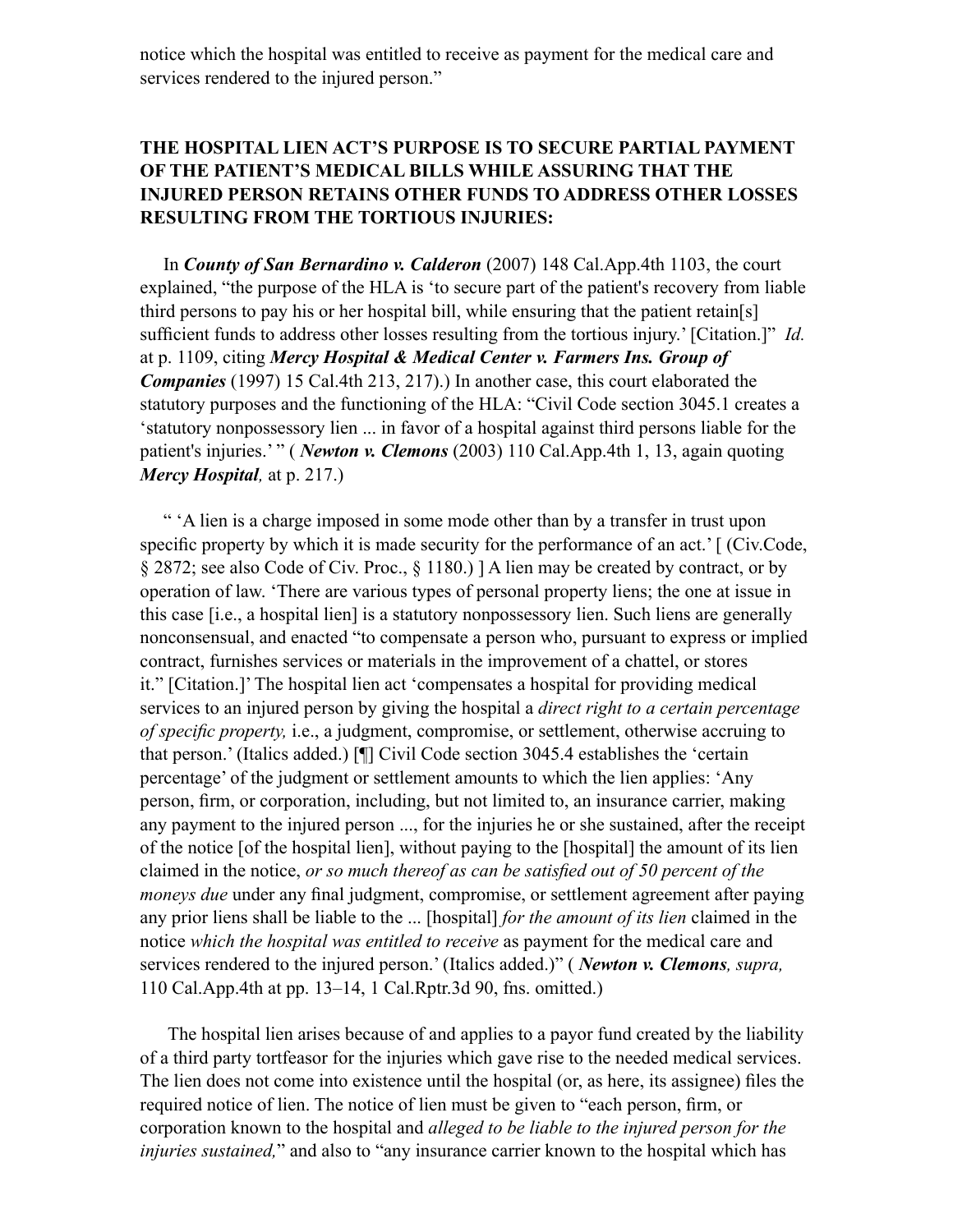*insured the person, firm, or corporation alleged to be liable* to the injured person against the liability." (Civ.Code, § 3045.3.)

# **CIVIL CODE §3045.3 DOE3S NOT REDUCE THE PATIENT'S CONTRACTUAL LIABILITY FOR THE FULL VALUE OF THE SERVICES**

"[Civil Code section 3045.3] does not reduce the patient's *contractual* liability for the full value of the services rendered, but the entire amount is not recoverable as a *lien.* A lien attaches without the necessity of filing an independent action and pursuing it to judgment; rather, it is a mechanism by which sums may be recovered from a specified fund or asset without a separate litigation, or its associated expense. A hospital lien can attach to nothing other than settlement or judgment funds provided by a third party liable for the patient's injuries. In 100 percent of the cases, someone, such as an insurance carrier, will be making a payment to the injured person as a 'final judgment, compromise, or settlement.' That payment, from the insurer or other person, to the patient, is subject to the payment of prior liens, if any, and then for the hospital lien, 'or so much thereof as can be satisfied out of 50 percent of the moneys due under [the] final judgment, compromise, or settlement.' If the hospital could nevertheless insist that a greater percentage of the settlement or judgment be paid to it for its lien, on the ground that Civil Code section 3045.4 does not limit the patient's liability for the lien, then the 50 percent limitation would be rendered nugatory. We must avoid any statutory construction which renders a portion of the statutory language meaningless. Moreover, the statutory purpose, as articulated by the California Supreme Court in *Mercy Hospital,* would also be defeated, to preserve a portion of the monetary recovery to the patient himself or herself, to ameliorate other losses caused by the [tortious] injury, and to avoid pauperizing the patient altogether. [¶] ... The lien operates only as to funds paid in judgment, settlement, or other compromise, of third party liability for the injuries for which the hospital incurred charges. There will always, and only, be a payor fund to which the lien could apply. The 50 percent limitation unequivocally applies to this fund." ( *Newton v. Clemons, supra,* 110 Cal.App.4th 1, 16–17 -- In *Newton v. Clemons*, 110 Cal. App. 4th 1, 17, the settlement was \$100,000. The hospital lien was for \$58,000. The court held that the hospital under its lien was entitled to \$50,000 and ordered the lower court to expunge the \$8000 difference.).

As the court held in *Weston Reid, LLC v. American Ins. Group, Inc.* (2009) 174 Cal. App. 4th 940, 948, the patient is contractually liable to the hospital to pay for medical treatment of all kinds, and not merely emergency or ongoing care arising out of an accident or wrongful act.

A hospital may bring a civil suit to recover the balance of monies not otherwise recovered under its lien. The decision whether or not to pursue a separate suit, however, to enforce the contract against the patient, is a wholly different question from the allocation of settlement funds under Civil Code § 3045.4. [*Newton v. Clemons*] The separate suit does not limit the hospital's recovery for the amounts it expended for the injured party's care, but the *lien* on plaintiff's third-party recovery is plainly subject to the 50% limitation of Civil Code § 3045.4. If a county desires a greater recovery than that provided by its lien, it must undertake an independent action. [*Newton v. Clemons*].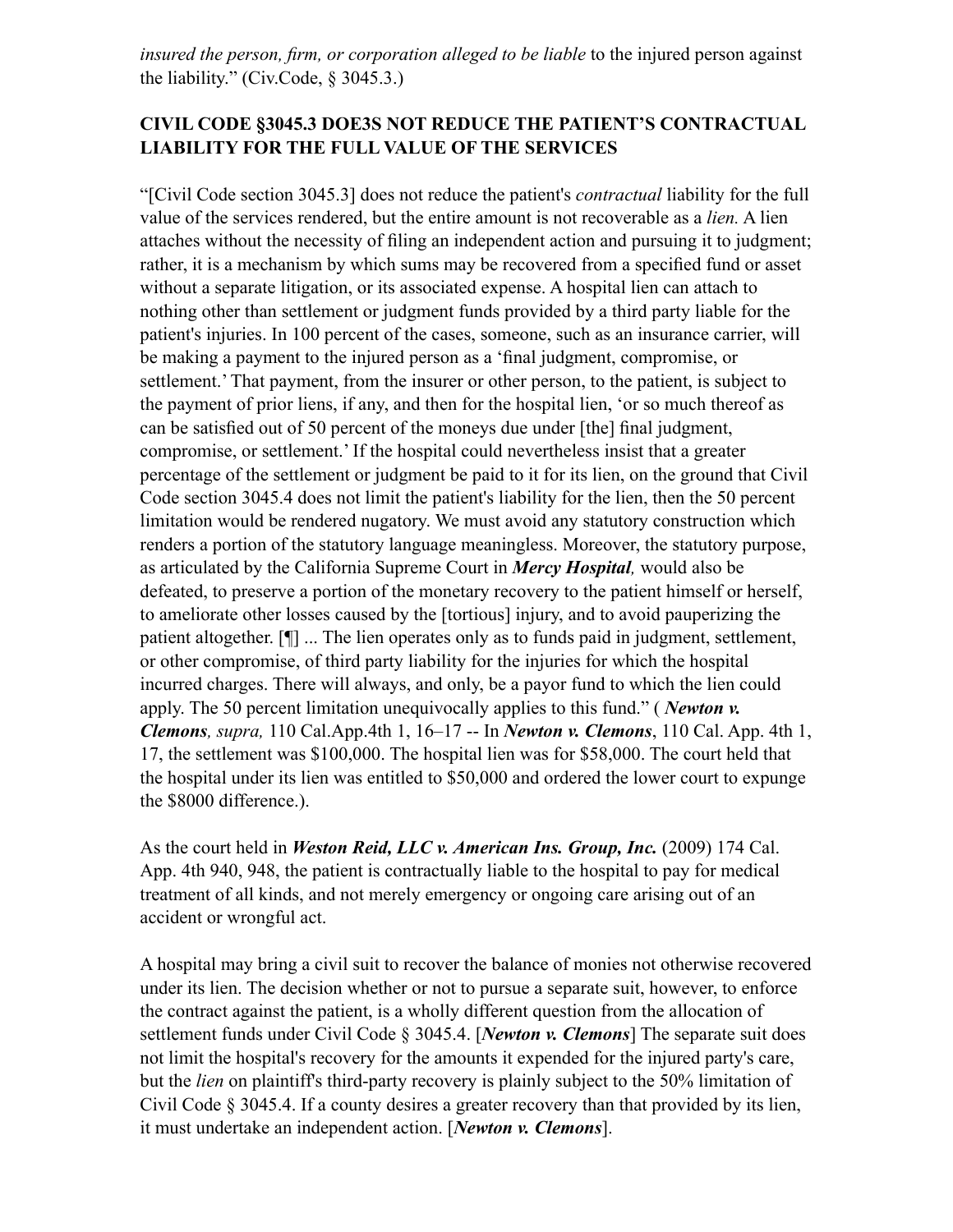**HOSPITAL LIEN NOT REDUCED FOR ATTORNEYS FEES:** A hospital lien will not be reduced by a prorata share equal to plaintiff's proportionate share of attorney's fees. The common fund doctrine does not apply. [*City and County of San Francisco v. Sweet* (1995) 12 Cal. 4th 105, 116–118]. An attorney lien for fees and costs in the action has priority over a contractual medical lien, regardless of which lien was first in time. Rationale: Without the attorney's efforts, there may be no judgment or settlement and the medical lien would be worthless. [*Gilman v. Dalby* (2009) 176 CA4th 606, 618–619].

### **NO RECOVERY OF LIEN IN UNINSURED MOTORIST CLAIM:**

The Hospital Lien Act (HLA) set forth in Civil Code §§ 3045.1 to 3045.6 cannot recover on is lien from any settlement made by an insured under its uninsured motorist provisions contained in an automobile policy. The hospital lien arises because of and applies to a fund created by the *liability of a third party tortfeasor* for the injuries which give rise to the needed medical services. [*Weston Reid, LLC v. American Ins. Group, Inc.* (2009) 174 Cal. App. 4th 940, 948.] The purpose of the HLA is to secure part of the patient's recovery from liable third persons. [*Weston Reid, LLC v. American Ins. Group, Inc.*, 174 Cal. App. 4th 940, 947–948, citing *County of San Bernardino v. Calderon*, 148 Cal. App. 4th 1103, 1109].

## **AN ATTORNEY IS NOT A "COLLECTION AGENCY" FOR MEDICAL BILLS:**

A client's mere promise to pay a creditor does not create a lien, and an attorney therefore incurs no personal liability in failing to pay the client's creditors even if the attorney is aware of them. [*Farmers Ins. Exch. v. Zerin* (1997) 53 CA4th 445, 454–459, —client's promise to hold settlement proceeds "in trust" for insurer did *not* obligate attorney to protect insurer's interest]. However, one court has reached a contra result on the theory that the attorney's knowledge of the client's duty to reimburse the creditor out of any recovery creates an "equitable lien" to protect the creditor's interest. [*Kaiser Found. Health Plan, Inc. v. Aguiluz* (1996) 47 CA4th 302, 305—parties conceded existence of equitable lien]. Most courts have rejected this "sticky gum theory of equitable liens." The equities do *not* favor the creditor because it has an adequate remedy against the debtor (client). In addition, requiring the attorney to protect the creditor creates a conflict with the client if the client disputes the amount or does not want to pay the creditor at all. [See *Farmers Ins. Exch. v. Smith* (1999) 71 CA4th 660, 662].

#### **MEDICARE/MEDICAID LIENS**

The Federal Centers for Medicare & Medicaid Services (CMS) is entitled to reimbursement for medical expenses for Medicare beneficiaries injured in accidents for which third parties or private insurers are legally obligated to pay. Applicable regulations give (CMS) the right to seek reimbursement from a Medicare beneficiary *or the beneficiary's attorney* to the extent he or she received settlement payments from tortfeasors or insurers. [See 42 USC § 1395y(b)(2)(B); 42 CFR § 411.24(h)-(i)]. Medicare's reimbursement right extends to *defendants* and their attorneys. If a defendant or its liability insurer pays a Medicare beneficiary's tort claim without satisfying a Medicare lien, it may end up paying twice. [42 CFR  $\S$  411.24(i)]